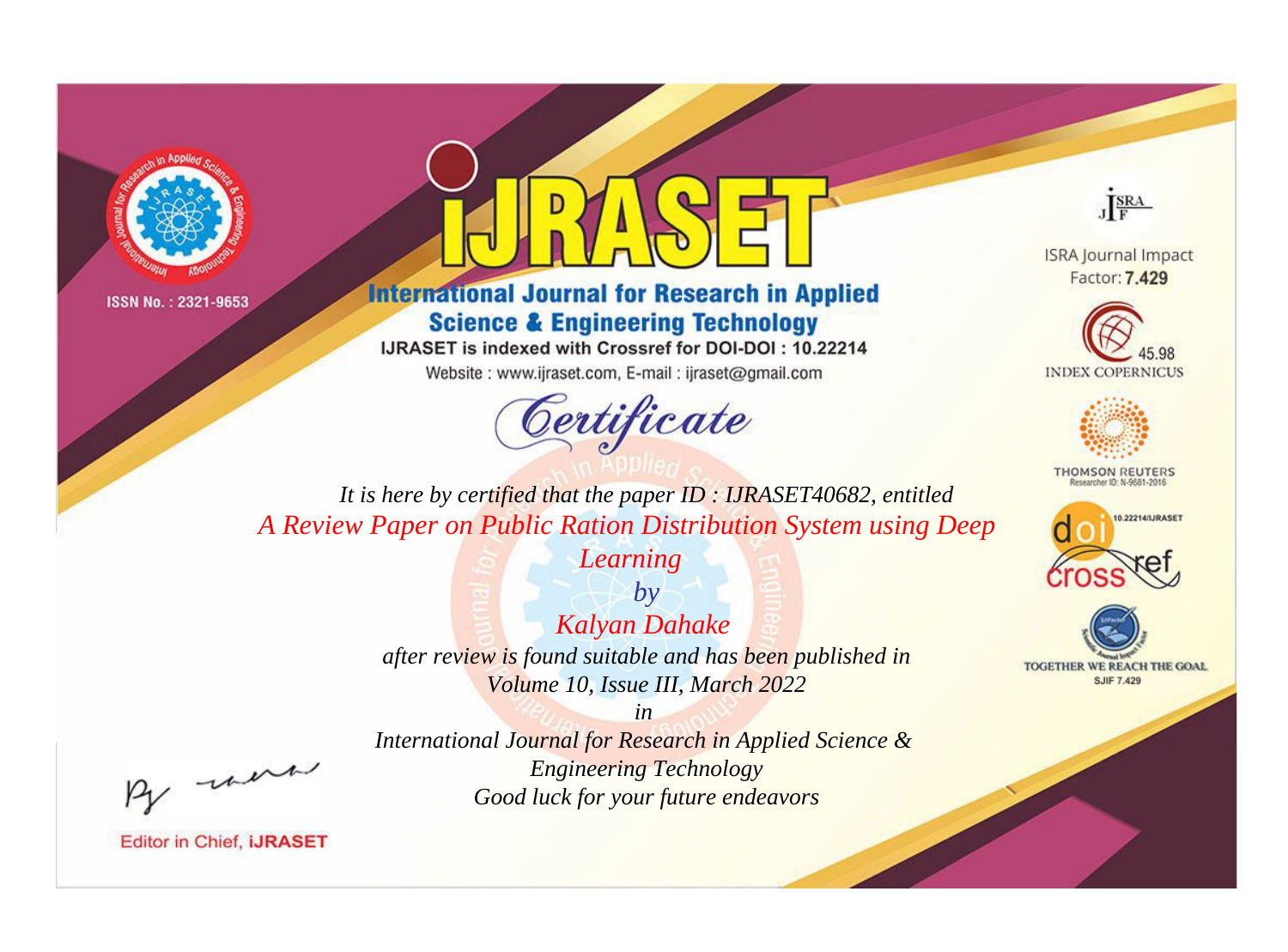



**International Journal for Research in Applied Science & Engineering Technology** 

IJRASET is indexed with Crossref for DOI-DOI: 10.22214

Website: www.ijraset.com, E-mail: ijraset@gmail.com



JERA

**ISRA Journal Impact** Factor: 7.429





**THOMSON REUTERS** 



TOGETHER WE REACH THE GOAL **SJIF 7.429** 

It is here by certified that the paper ID: IJRASET40682, entitled A Review Paper on Public Ration Distribution System using Deep

Learning

 $b\nu$ Yash Banode after review is found suitable and has been published in Volume 10, Issue III, March 2022

 $in$ 

International Journal for Research in Applied Science & **Engineering Technology** Good luck for your future endeavors

were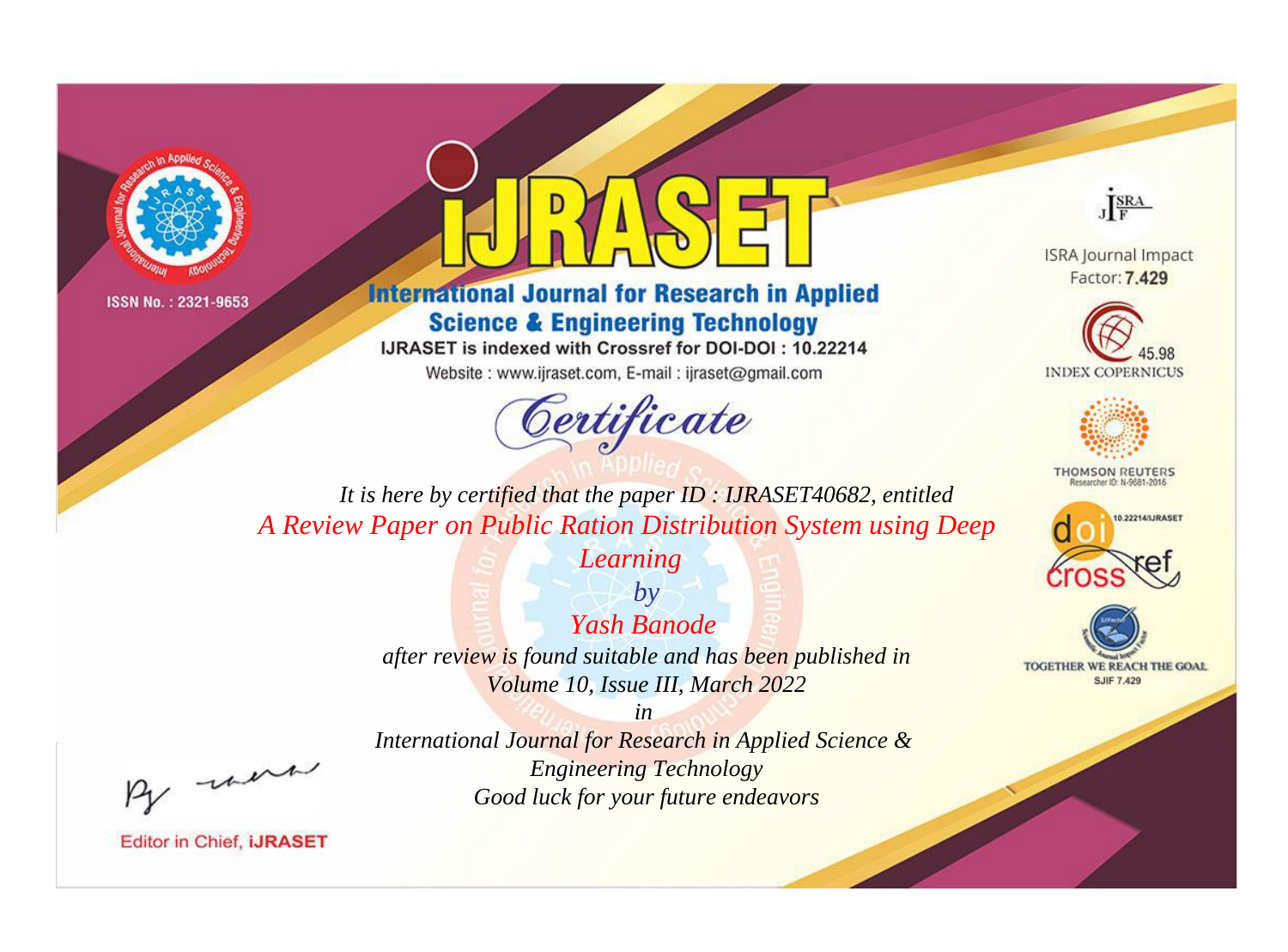



**International Journal for Research in Applied Science & Engineering Technology** 

IJRASET is indexed with Crossref for DOI-DOI: 10.22214

Website: www.ijraset.com, E-mail: ijraset@gmail.com





**ISRA Journal Impact** Factor: 7.429





**THOMSON REUTERS** 



TOGETHER WE REACH THE GOAL **SJIF 7.429** 

*It is here by certified that the paper ID : IJRASET40682, entitled A Review Paper on Public Ration Distribution System using Deep* 

*Learning*

*by Sankalp Selokar after review is found suitable and has been published in Volume 10, Issue III, March 2022*

, un

*International Journal for Research in Applied Science & Engineering Technology Good luck for your future endeavors*

*in*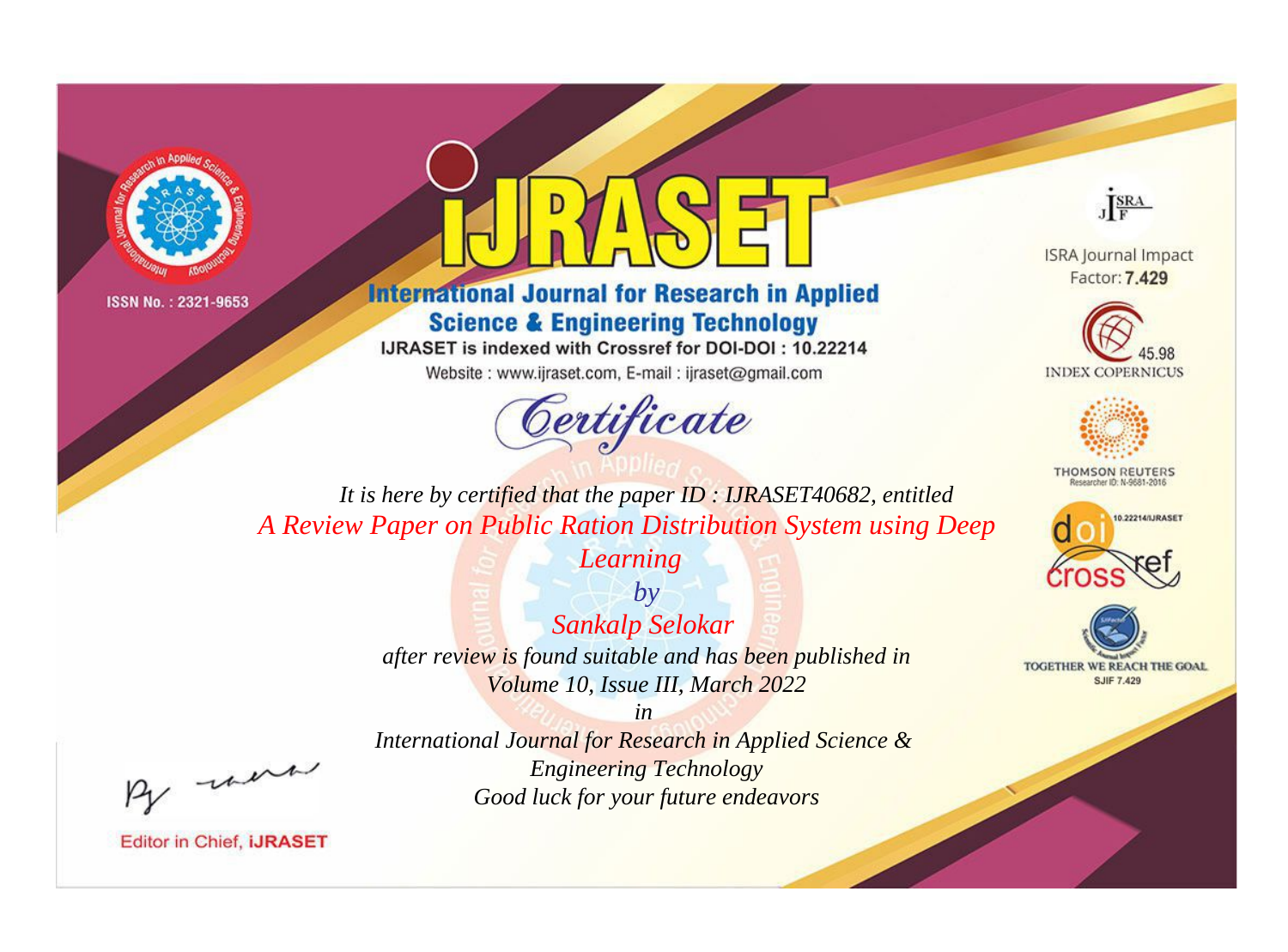



**International Journal for Research in Applied Science & Engineering Technology** 

IJRASET is indexed with Crossref for DOI-DOI: 10.22214

Website: www.ijraset.com, E-mail: ijraset@gmail.com



JERA

**ISRA Journal Impact** Factor: 7.429





**THOMSON REUTERS** 



TOGETHER WE REACH THE GOAL **SJIF 7.429** 

It is here by certified that the paper ID: IJRASET40682, entitled A Review Paper on Public Ration Distribution System using Deep

Learning

 $by$ Rutuja Chikhale after review is found suitable and has been published in Volume 10, Issue III, March 2022

were

International Journal for Research in Applied Science & **Engineering Technology** Good luck for your future endeavors

 $in$